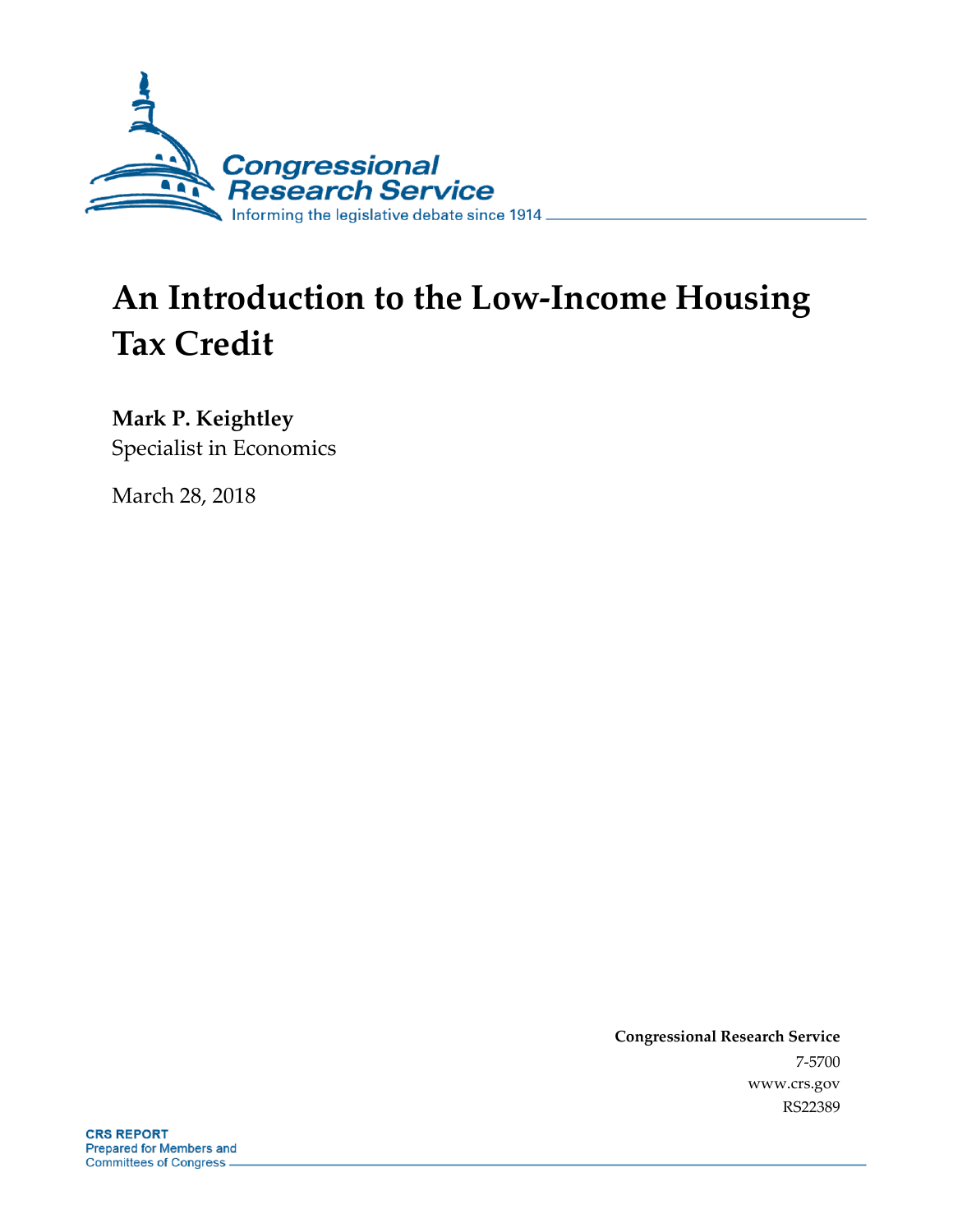### **Summary**

The low-income housing tax credit (LIHTC) program is one of the federal government's primary policy tools for encouraging the development and rehabilitation of affordable rental housing. These nonrefundable federal housing tax credits are awarded to developers of qualified rental projects via a competitive application process administered by state housing finance authorities. Developers typically sell their tax credits to outside investors in exchange for equity. Selling the tax credits reduces the debt developers would otherwise have to incur and the equity they would otherwise have to contribute. With lower financing costs, tax credit properties can potentially offer lower, more affordable rents. The LIHTC is estimated to cost the government an average of approximately \$9.0 billion annually.

In late 2017, there was a revision to the Internal Revenue Code (P.L. 115-97) that substantially changed the federal tax system. The revision did not directly alter the LIHTC program; however, there have been early reports of downward pressure on tax credit demand stemming from the 2017 tax revision. It is not yet clear what, if any, impact there may be on the affordable housing supply in the long run as the result of the recent changes to the federal tax code.

Most recently, the 2018 Consolidated Appropriations Act (P.L. 115-141) made two changes to the LIHTC program. First, the act modified the so-called "income test," which determines the maximum income a LIHTC tenant may have. Previously, each individual tenant was required to have an income below one of two threshold options (either 50% or 60% of area median gross income, depending on an election made by the property owner). With the modification, property owners may use a third income test option that allows them to average the income of tenants when determining. Second, the act also increased the amount of credits available to states each year by 12.5% for years 2018 through 2021.

This report will be updated as warranted by legislative changes.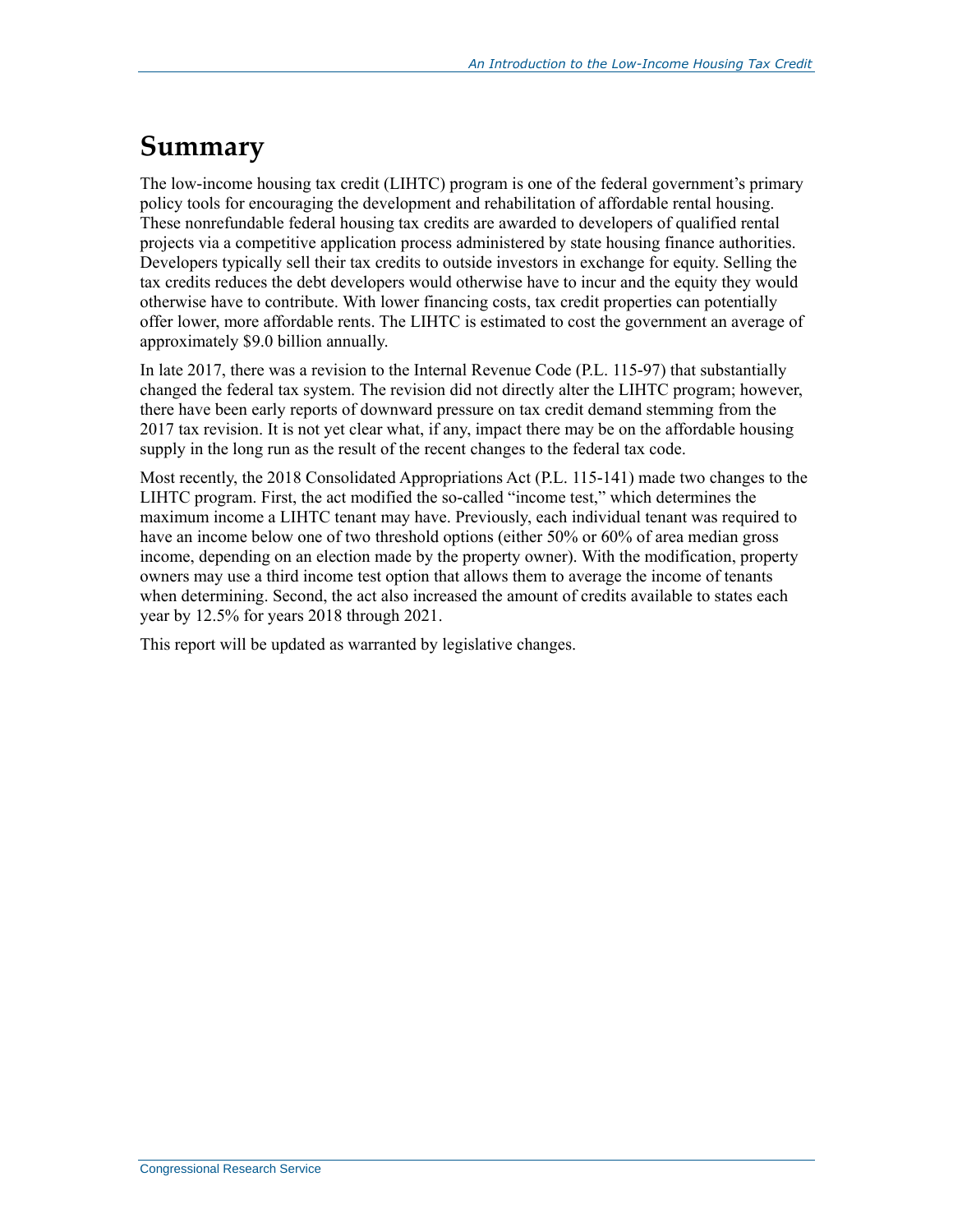# **Contents**

#### Contacts

|--|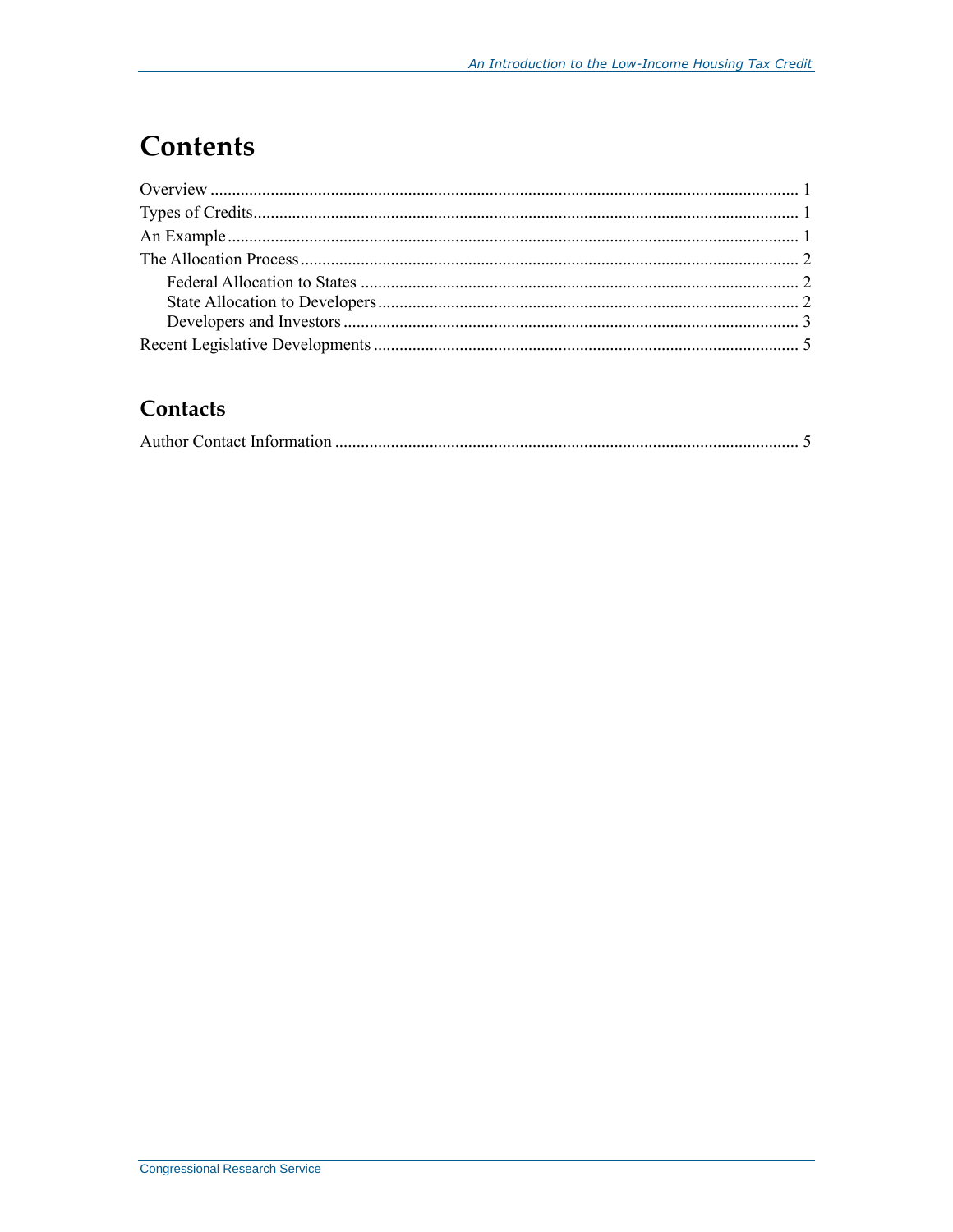### **Overview**

The low-income housing tax credit (LIHTC) was created by the Tax Reform Act of 1986 (P.L. 99- 514) to provide an incentive for the development and rehabilitation of affordable rental housing. These federal housing tax credits are awarded to developers of qualified projects via a competitive application process administered by state housing finance authorities (HFAs). Developers either use the credits or sell them to investors to raise capital for real estate projects, which, in turn, reduces the debt or equity contribution that would otherwise be required of developers. With lower financing costs, tax credit properties can potentially expand the supply of affordable rental housing. The LIHTC is estimated to cost the government an average of \$9.0 billion annually. $<sup>1</sup>$ </sup>

# **Types of Credits**

Two types of LIHTCs are available depending on the nature of the construction project. The socalled 9% credit is generally reserved for new construction, while the so-called 4% credit is typically used for rehabilitation projects and new construction that is financed with tax-exempt bonds. <sup>2</sup> Each year, for 10 years, a tax credit equal to roughly 4% or 9% of a project's qualified basis (cost of construction) is claimed. The applicable credit rates have historically not actually been 4% and 9%. Instead, the credit rates have fluctuated in response to market interest movements so that the program has delivered a subsidy equal to 30% of the present value of a project's qualified basis in the case of the 4% credit, and  $70\%$  in the case of the 9% credit.<sup>3</sup> For both the 4% and 9% credit it is the subsidy levels (30% or 70%) that are explicitly specified in the Internal Revenue Code (IRC), not the credit rates. Since 1986, the 4% rate has ranged between 3.15% and 3.97%, and the 9% credit between 7.35% and 9.27%.<sup>4</sup> Since 2008, however, there has been a floor under the 9% credit below which the new construction credit rate cannot fall.

# **An Example**

A simplified example may help in understanding how the LIHTC program is intended to encourage affordable housing development. Consider a new affordable housing apartment complex with a qualified basis of \$1 million. Since the project involves new construction it will qualify for the 9% credit and generate a stream of tax credits equal to \$90,000 (9%  $\times$  \$1 million) per year for 10 years, or \$900,000 in total. Under the appropriate interest rate the present value of the \$900,000 stream of tax credits should be equal to \$700,000, resulting in a 70% subsidy. The

 $\overline{a}$ <sup>1</sup> Computed as the average estimated tax expenditure associated with the program between 2016 and 2020. U.S. Congress, Joint Committee on Taxation, *Estimates of Federal Tax Expenditures for Fiscal Years 2016-2020*, committee print, 115<sup>th</sup> Cong., 1<sup>st</sup> sess., January 30, 2017, JCX-3-17.

 $2<sup>2</sup>$  A developer using federal tax-exempt bonds can qualify for the 9% credit if they reduce the project's eligible basis by the amount of the tax-exempt bond subsidy.

<sup>&</sup>lt;sup>3</sup> For both the 4% and 9% credit it is the subsidy levels (30% and 70%) that are explicitly specified in the Internal Revenue Code (IRC), not the credit rates.

<sup>4</sup> The lower bound of this range is the rate that would have prevailed in absence of the 9% credit floor. U.S. Department of the Treasury, Internal Revenue Service, *Revenue Ruling 2016-18, Table 4, Appropriate Percentages Under Section 42(b)(2) for August 2016,* and Novogradac & Company LLP, "Appendix H: List of Monthly Credit Percentages," in *Low-Income Housing Tax Credit Handbook*, 2006 ed. (2006), p. 845. The 4% and 9% credits also hit these lower bounds in September, 2012.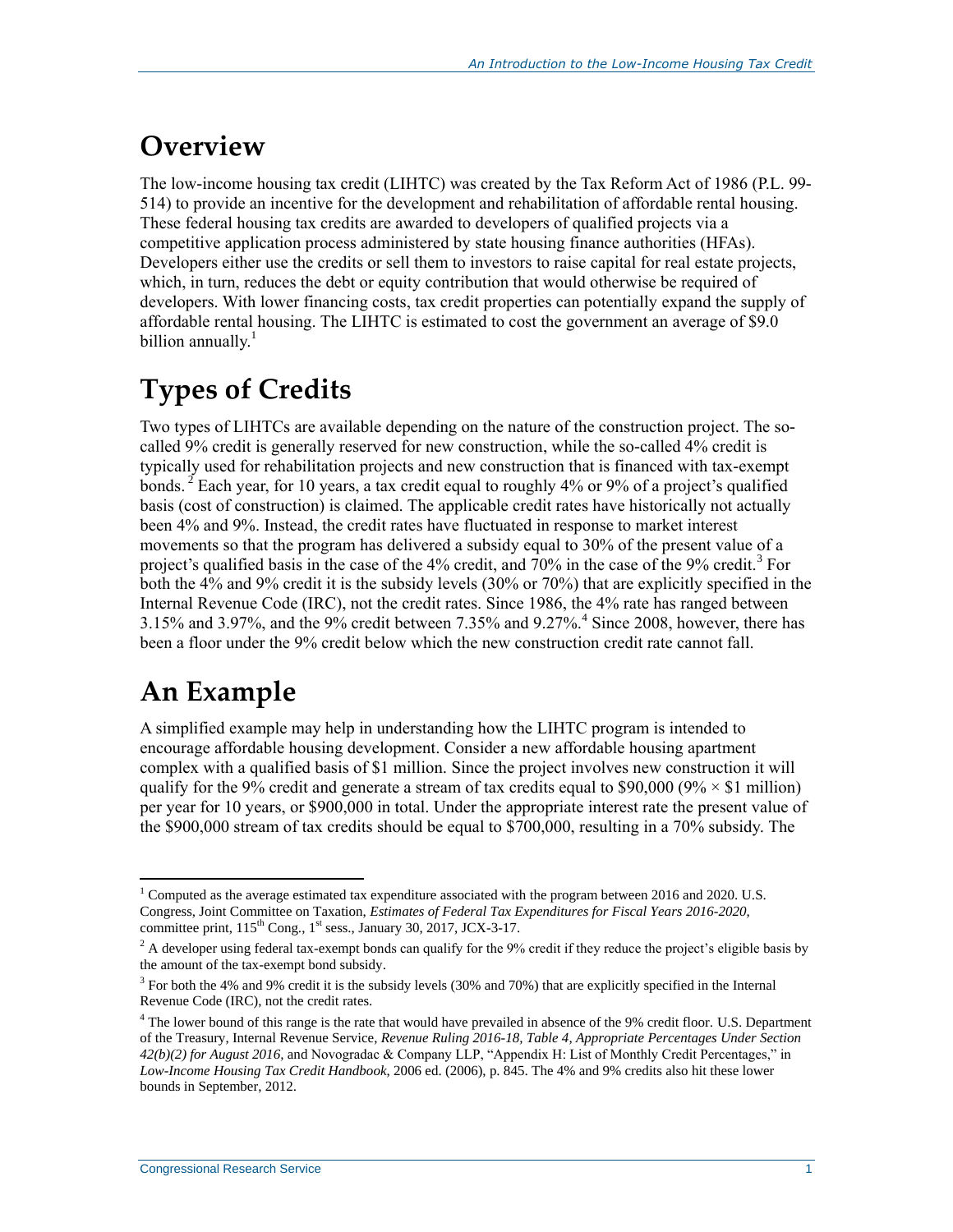subsidy is intended to incentivize the development of affordable housing that otherwise may not be financially feasible or attractive relative to alternative investments.

The situation would be similar if the project involved rehabilitated construction except the developer would be entitled to a stream of tax credits equal to \$40,000 ( $4\% \times $1$  million) per year for 10 years, or \$400,000 in total. The present value of the \$400,000 stream of tax credits should be equal to \$300,000, resulting in a 30% subsidy.

### <span id="page-4-0"></span>**The Allocation Process**

The process of allocating, awarding, and then claiming the LIHTC is complex and lengthy. The process begins at the federal level with each state receiving an annual LIHTC allocation in accordance with federal law. State housing agencies then allocate credits to developers of rental housing according to federally required, but state created, allocation plans. The process typically ends with developers selling allocated credits to outside investors in exchange for equity. A more detailed discussion of each level of the allocation process is presented below.

### **Federal Allocation to States**

LIHTCs are first allocated to each state according to its population. In 2018, states were originally scheduled to receive a LIHTC allocation of \$2.40 per person, with a minimum small population state allocation of \$2,765,000. <sup>5</sup> The 2018 Consolidated Appropriations Act (P.L. 115- 141) increased the amount of credits states will receive by 12.5% through 2021. The state allocation limits do not apply to the 4% credits which are automatically packaged with taxexempt bond financed projects.<sup>6</sup> The administration of the tax credit program is typically carried out by each state's Housing Finance Agency (HFA).

#### **State Allocation to Developers**

State HFAs allocate credits to developers of rental housing according to federally required, but state created, Qualified Allocation Plans (QAPs). Federal law requires that the QAP give priority to projects that serve the lowest income households and that remain affordable for the longest period of time. Many states have two allocation periods per year. Developers apply for the credits by proposing plans to state agencies. Types of developers include nonprofit organizations, forprofit organizations, joint ventures, partnerships, limited partnerships, trusts, corporations, and limited liability corporations.

An allocation to a developer does not imply that all allocated tax credits will be claimed. An allocation simply means tax credits are set aside for a developer. Once a developer receives an allocation it has several years to complete its project. Credits may not be claimed until a project is completed and occupied, also known as "placed in service." Tax credits that are not allocated by states are added to a national pool and then redistributed to states that apply for the excess credits. To be eligible for an excess credit allocation, a state must have allocated its entire previous

 $\overline{a}$ <sup>5</sup> From 1986 through 2000, the initial credit allocation amount was \$1.25 per capita. The allocation was increased to \$1.50 in 2001, to \$1.75 in 2002 and 2003, and indexed for inflation annually thereafter. The initial minimum tax credit ceiling for small states was \$2,000,000, and was indexed for inflation annually after 2003.

<sup>6</sup> Tax-exempt bonds are issued subject to a private activity bond volume limit per state. For more information, see CRS Report RL31457, *Private Activity Bonds: An Introduction*, by Steven Maguire and Jeffrey M. Stupak.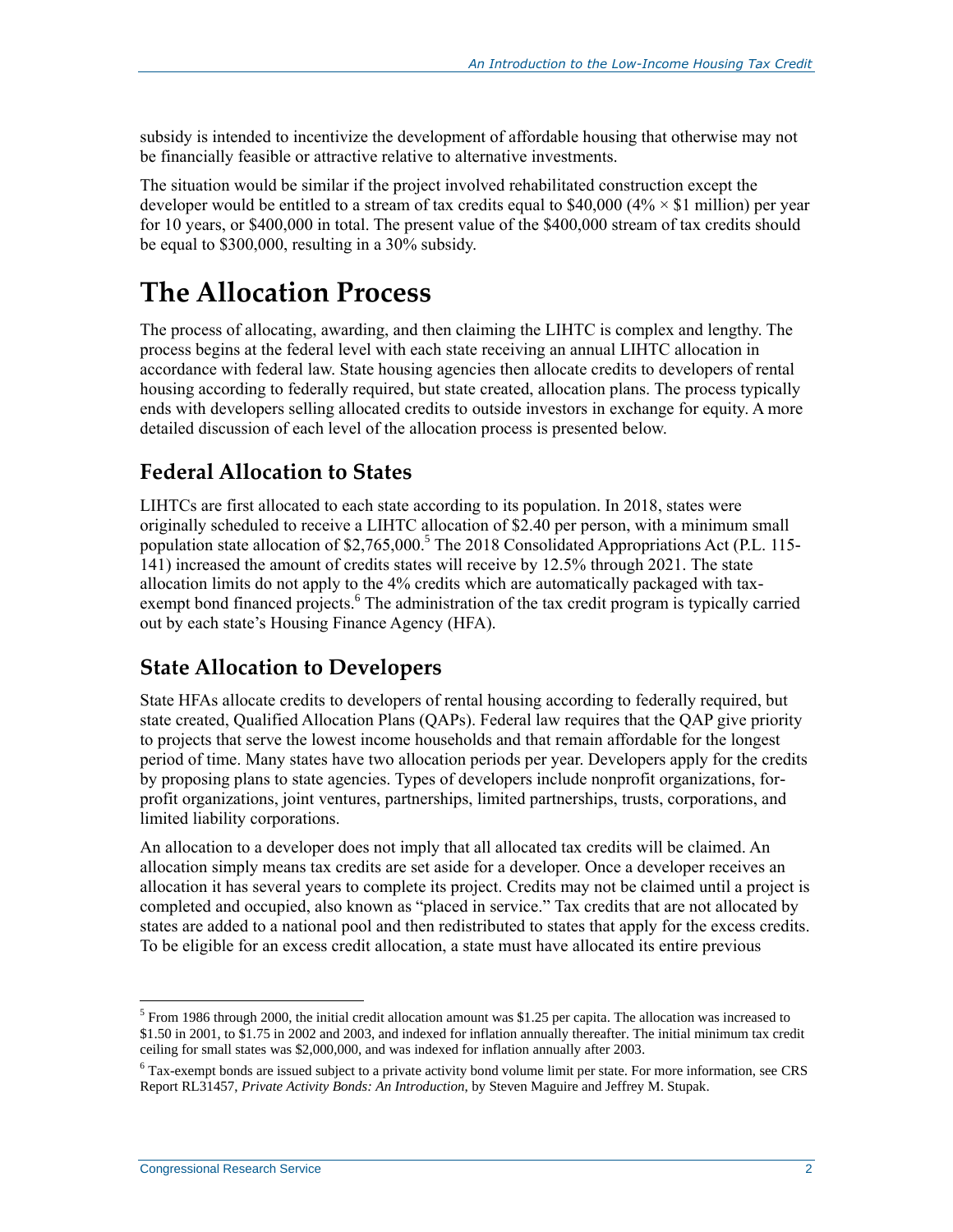allotment of tax credits. This use or lose feature gives states an incentive to allocate all of their tax credits to developers.

In order to be eligible for a LIHTC allocation, properties are required to meet certain tests that restrict both the amount of rent that is assessed to tenants and the income of eligible tenants. Historically, the "income test" for a qualified low-income housing project has required project owners to irrevocably elect one of two income level tests, either a 20-50 test or a 40-60 test. In order to satisfy the first test, at least 20% of the units must be occupied by individuals with income of 50% or less of the area's median gross income, adjusted for family size. To satisfy the second test, at least 40% of the units must be occupied by individuals with income of 60% or less of the area's median gross income, adjusted for family size.<sup>7</sup>

The 2018 Consolidated Appropriations Act (P.L. 115-141) added a third income test option that allows owners to average the income of tenants. Specifically, under the income averaging option, the income test is satisfied if at least 40% of the units are occupied by tenants with an average income of no greater than 60% of AMI, and no individual tenant has an income exceeding 80% of AMI. Thus, for example, renting to someone with an income equal to 80% of AMI would also require renting to someone with an income no greater than 40% of AMI, so the tenants would have an average income equal to 60% of AMI.

In addition to the income test, a qualified low-income housing project must also meet the "gross rents test" by ensuring rents do not exceed 30% of the elected 50% or 60% of area median gross income, depending on which income test option the project elected.<sup>8</sup>

The types of projects eligible for the LIHTC are apartment buildings, single family dwellings, duplexes, and townhouses. Projects may include more than one building. Tax credit project types also vary by the type of tenants served. Housing can be for families or special needs populations including the elderly.

Enhanced LIHTCs are available for difficult development areas (DDAs) and qualified census tracts (QCTs) as an incentive to developers to invest in more distressed areas: areas where the need is greatest for affordable housing, but which can be the most difficult to develop.<sup>9</sup> In these distressed areas, the LIHTC can be claimed for 130% (instead of the normal 100%) of the project's total cost excluding land costs. This also means that available credits can be increased by up to 30%. HERA (P.L. 110-289) enacted changes that allow an HFA to classify any non-tax exempt bond financed LIHTC project as difficult to develop, and hence, eligible for the enhanced credit.

#### **Developers and Investors**

Upon receipt of a LIHTC allocation, developers typically exchange the tax credits for equity. Forprofit developers can either retain tax credits as financing for projects or sell them to investors; nonprofit developers sell tax credits. Taxpayers claiming the tax credits are usually investors, not developers. The tax credits cannot be claimed until the real estate development is complete and operable. This means that more than a year or two could pass between the time of the tax credit allocation and the time the credit is claimed. If, for example, a project were completed in July of

 $\overline{a}$ 

<sup>&</sup>lt;sup>7</sup> Internal Revenue Code (IRC)  $§42(g)(1)$ .

 $8 \text{ IRC } $42(g)(2)$ .

 $9^9$  IRC  $$42(d)(5)$ .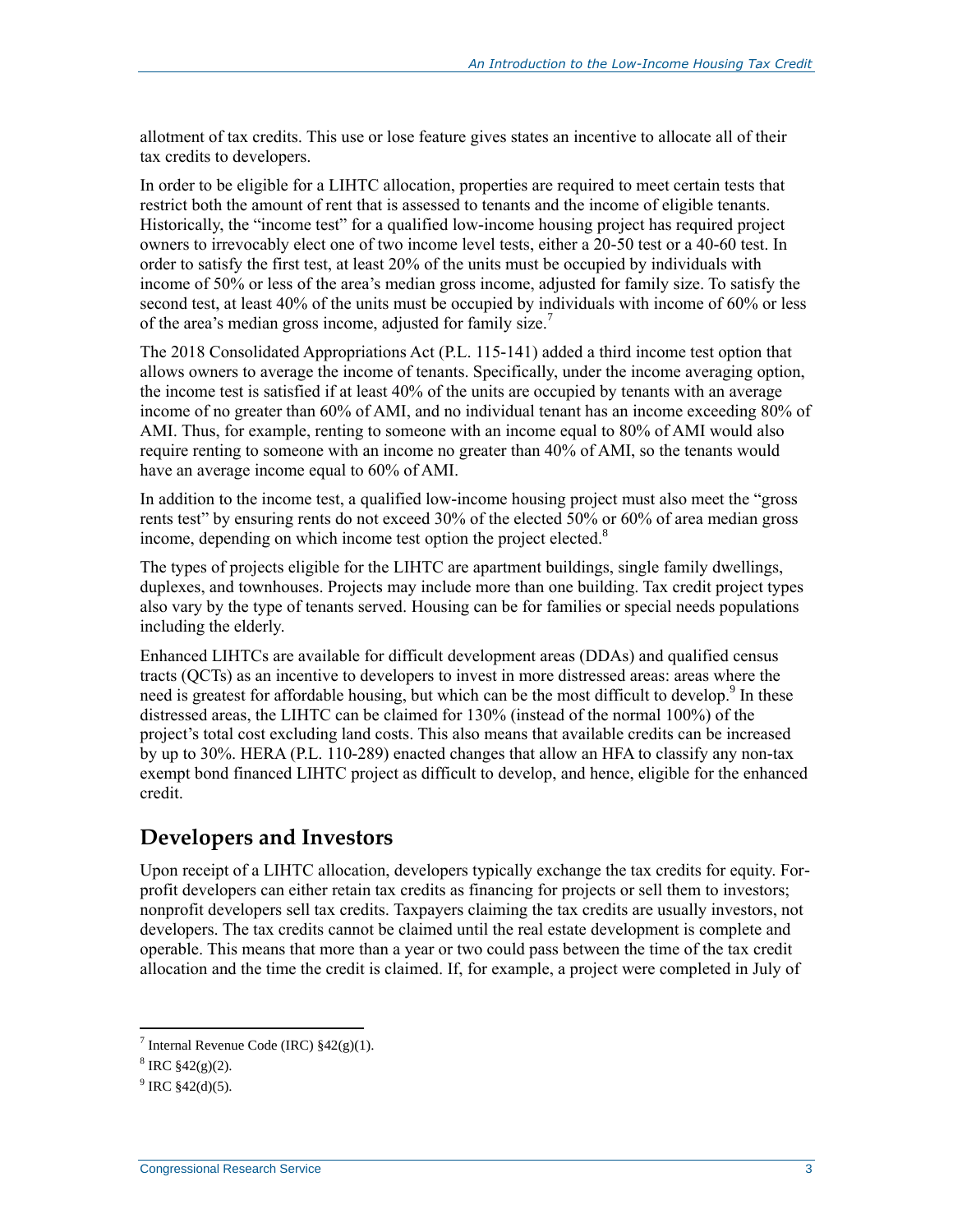2017, depending on the filing period of the investor, the tax credits may not begin to be claimed until sometime in 2018.

Trading tax credits, or selling them, refers to the process of exchanging tax credits for equity investment in real estate projects. Developers recruit investors to provide equity to fund development projects and offer the tax credits to those investors in exchange for their commitment. When credits are sold, the sale is usually structured with a limited partnership between the developer and the investor, and sometimes administered by syndicators who must adhere to the complex provisions of the tax code.<sup>10</sup> As the general partner, the developer has a very small ownership percentage but maintains the authority to build and run the project on a dayto-day basis. The investor, as a limited partner, has a large ownership percentage with an otherwise passive role. Syndicators charge a fee for overseeing the investment transactions.

Typically, investors do not expect the project to produce income. Instead, investors look to the credits, which will be used to offset their income tax liabilities, as their return on investment. The return investors receive is determined in part by the market price of the tax credits. The market price of tax credits fluctuates, but in normal economic conditions the price typically ranges from the mid-\$0.80s to low-\$0.90s per \$1.00 tax credit. The larger the difference between the market price of the credits and their face value (\$1.00), the larger the return to investors. The investor can also receive tax benefits related to any tax losses generated through the project's operating costs, interest on its debt, and deductions such as depreciation.

The type of tax credit investor has changed over the life of the LIHTC. Upon the introduction of the LIHTC in 1986, public partnerships were the primary source of equity investment in tax credit projects, but diminished profit margins have driven some syndicators out of the retail investment market. Although there are individual tax credit investors, in recent years, the vast majority of investors have come from corporations, either investing directly or through private partnerships.<sup>11</sup>

Different types of investors have different motivations for investing in tax credits. Some investors are motivated by the Community Reinvestment Act (CRA), which considers LIHTC investments favorably.<sup>12</sup> Other investors include real estate, insurance, utility, and manufacturing firms, many of which list the rate of return on investment as their primary purpose for investing in tax credits. Tax sheltering is the second-most highly ranked purpose for investing.<sup>13</sup>

The LIHTC finances part of the total cost of many projects rather than the full cost and, as a result, must be combined with other resources. The financial resources that may be used in conjunction with the LIHTC include conventional mortgage loans provided by private lenders and alternative financing and grants from public or private sources. Individual states provide financing as well, some of which may be in the form of state tax credits modeled after the federal provision. Additionally, some LIHTC projects may have tenants who receive other government subsidies such as housing vouchers.

 $\overline{a}$ 

 $10$  Syndicators are intermediaries who exist almost exclusively to administer tax credit deals. In the early years of the LIHTC, syndicators were more prevalent. In later years, as the number of corporate investors in the LIHTC grew and interacted directly with developers, the role of syndicators diminished.

<sup>&</sup>lt;sup>11</sup> HousingFinance.com, "Corporate Investment and the Future of Tax Credits: What Should You Expect," at http://www.housingfinance.com/news/corporate-investment-and-the-future-of-tax-credits-what-should-you-expect\_o, January 1, 2011.

<sup>&</sup>lt;sup>12</sup> For more information on the LIHTC program and the CRA, see Office of the Comptroller of the Currency, *Low*-*Income Housing Tax Credits: Affordable Housing Investment Opportunities for Banks*, Washington, DC, April 2014, http://www.occ.gov/topics/community-affairs/publications/insights/insights-low-income-housing-tax-credits.pdf.

<sup>&</sup>lt;sup>13</sup> Jean L. Cummings and Denise DiPasquale, "Building Affordable Housing: An Analysis of the Low-Income Housing Tax Credit," City Research, 1998, p. 33.